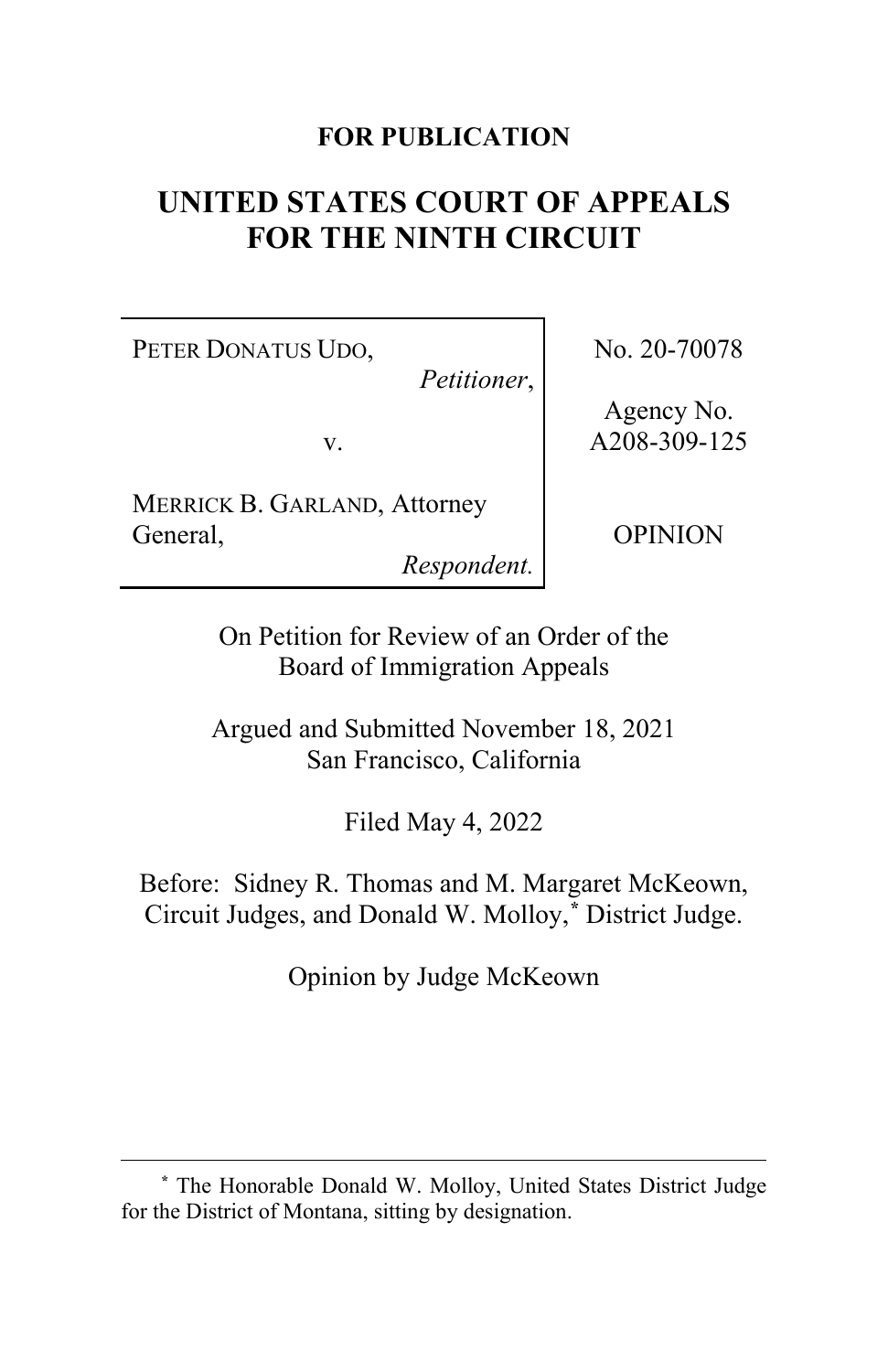## **SUMMARY[\\*\\*](#page-1-0)**

#### **Immigration**

Granting in part, and denying in part, Peter Donatus Udo's petition for review of a decision of the Board of Immigration Appeals, and remanding, the panel held that the Board erred in affirming an immigration judge's frivolous asylum application determination and the denial of protection under the Convention Against Torture.

Udo asserted a fear of persecution or torture in Nigeria based on his status as a gay man, and the harm he suffered after being discovering having sex with his boyfriend in a hotel. The IJ found that Udo was not credible because he "misrepresented" the name of the hotel where he and his boyfriend were discovered and because Udo was often unresponsive and inconsistent in his testimony. As a result, the IJ found that Udo failed to establish that he is gay or that he was ever harmed in Nigeria for being a gay person. The IJ also found that Udo's asylum application was frivolous because he deliberately fabricated a material element of his asylum application—the location where Udo and his boyfriend were discovered.

Before this court, Udo did not challenge the agency's credibility determination or the denial of asylum relief. Instead, he argued that the agency (1) erred by failing to consider potentially dispositive evidence concerning his CAT claim; (2) violated due process in its CAT

<span id="page-1-0"></span>**<sup>\*\*</sup>** This summary constitutes no part of the opinion of the court. It has been prepared by court staff for the convenience of the reader.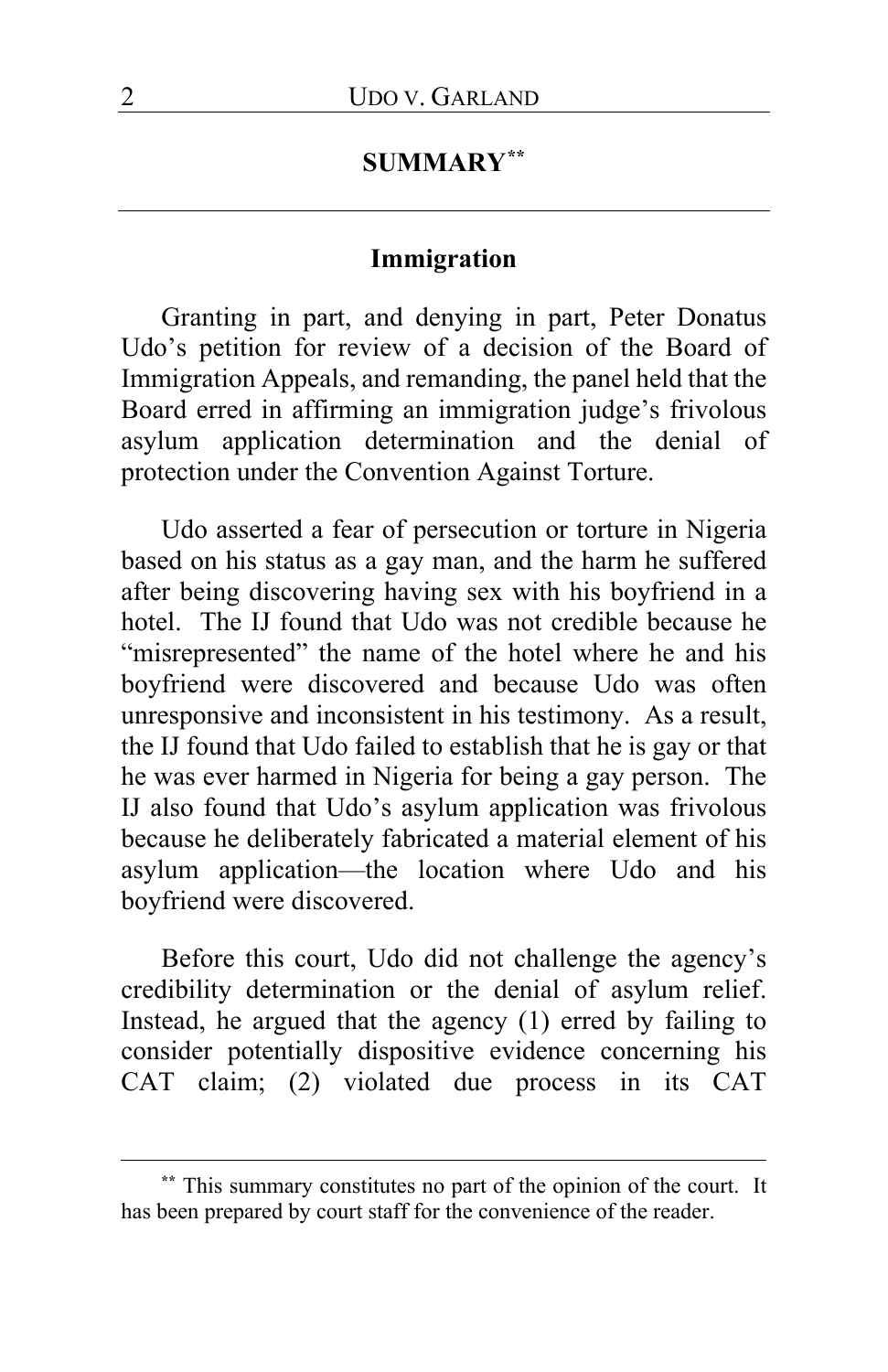determination; and (3) erred in concluding that he had filed a frivolous asylum application.

The panel agreed with Udo that the Board erred by failing to consider potentially dispositive evidence concerning his CAT claim. The panel noted that the Board did not mention at all an excommunication notice from the "Council of Traditional Rulers" of Udo's Nigerian community stating that he was subject to execution for being gay, and the Board made only fleeting reference to a collection of letters and affidavits from Udo's family members describing in detail the attacks Udo suffered, his escape from Nigeria, and the threats Udo and his family members received after his sexuality was publicly revealed. The panel wrote that this evidence was potentially dispositive of Udo's CAT claim because it provided the missing factual finding—that Udo was gay and persecuted on that basis. The panel wrote that Udo's adverse credibility determination was not necessarily a death knell to his CAT claim, and that because the evidence he submitted was potentially dispositive of his claim, the agency erred by failing to give "reasoned consideration" to it.

In light of its determination that the agency's denial of CAT relief could not stand, the panel did not reach, and therefore denied the petition as to, whether the agency's failure to consider the documentary evidence violated Udo's Fifth Amendment due process rights in addition to immigration regulations.

The panel also held that the Board erred in concluding that Udo had filed a frivolous asylum application, because any fabrication concerning the name of the hotel where Udo was discovered did not concern a material element of Udo's asylum claim. Acknowledging that the location where Udo's past persecution occurred could have been relevant to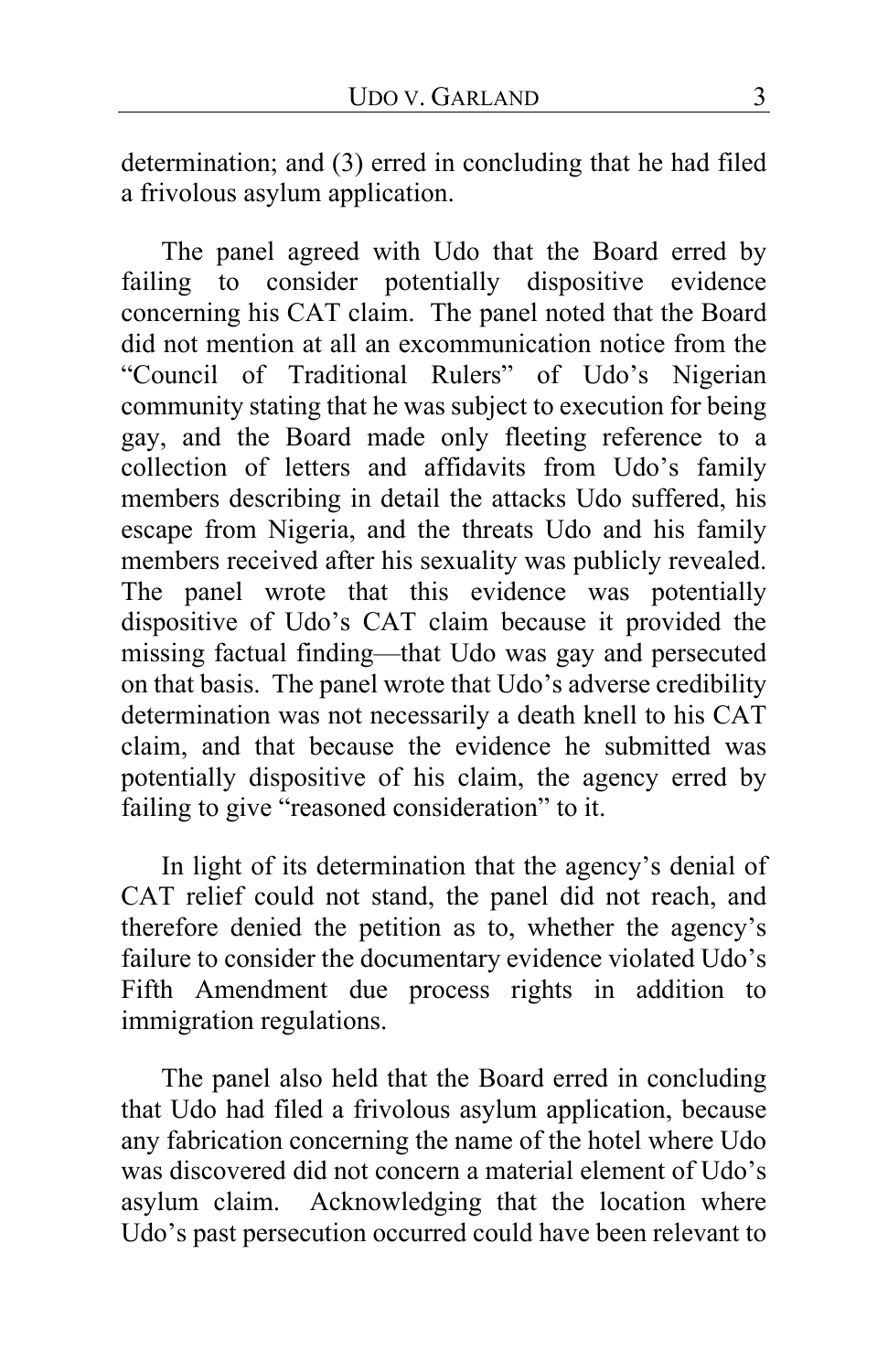the agency's credibility determination, the panel wrote that the location of the hotel was at best ancillary to the elements Udo needed to prove to succeed on his asylum claim.

#### **COUNSEL**

David C. Casarrubias (argued), Alexandra V. Atencio, and Breana L. Burgos, Hanson Bridgett LLP, San Francisco, California, for Petitioner.

Sheri R. Glaser (argued), Trial Attorney; Jonathan Robbins, Senior Litigation Counsel; Brian Boynton, Acting Assistant Attorney General; Office of Immigration Litigation, Civil Division, United States Department of Justice, Washington, D.C.; for Respondent.

#### **OPINION**

McKEOWN, Circuit Judge:

Peter Donatus Udo is a citizen of Nigeria who applied for asylum, withholding of removal, and relief under the Convention Against Torture ("CAT") in the United States on the grounds that he feared violence in Nigeria as a gay man. Specifically, the Council of Traditional Rulers of Udo's community in Nigeria decreed that he was subject to "public<br>execution" because he was found "practicing because he was found "practicing" homosexuality." Although the immigration judge ("IJ") and the Board of Immigration Appeals (the "BIA" or the "Board") denied relief on the grounds that Udo was not credible, the BIA failed to give reasoned consideration to key evidence that was independent of Udo's testimony, namely the Council's decree and a collection of letters and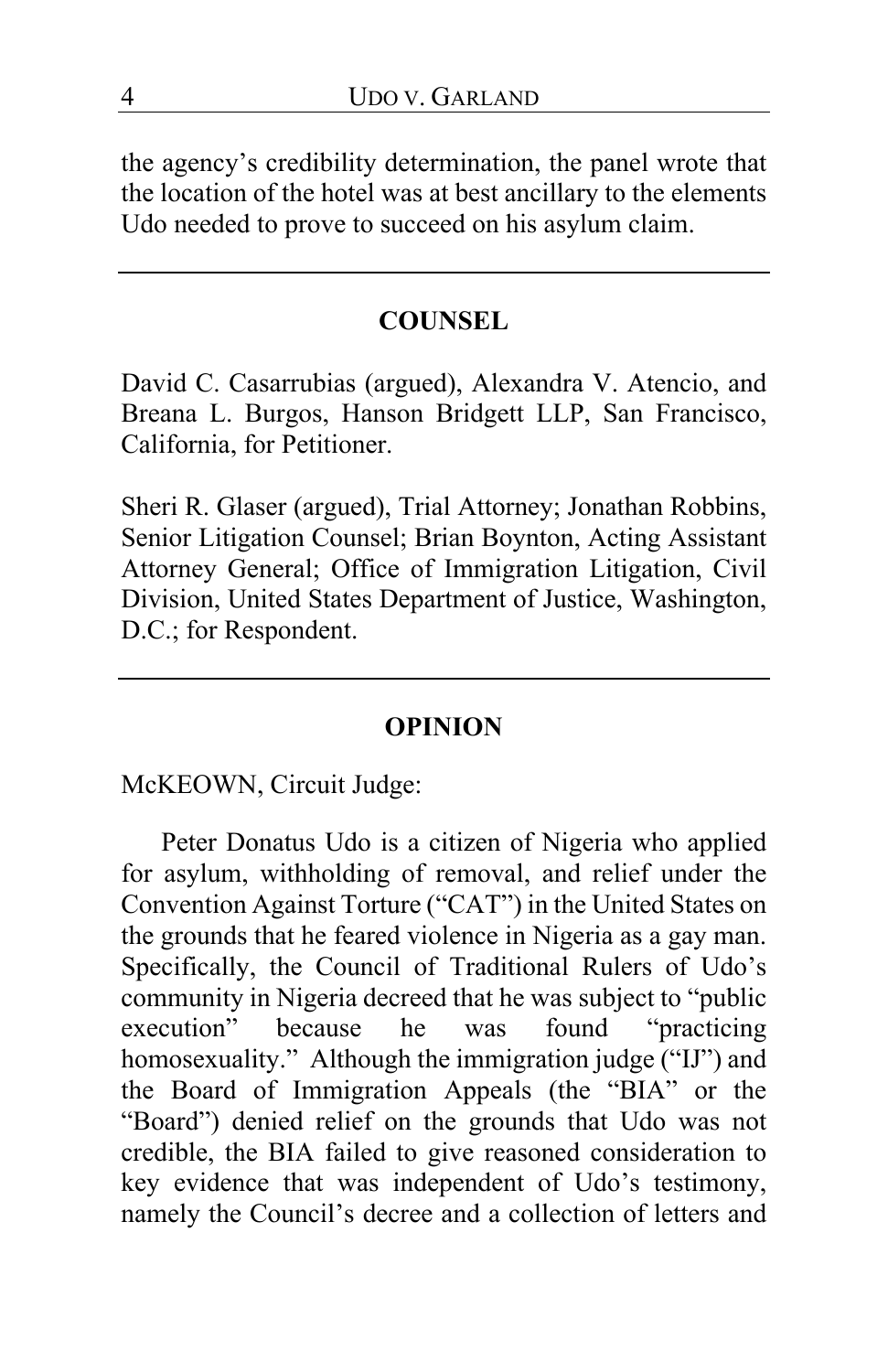affidavits supplied by Udo's family members. The BIA also erred in deeming Udo's asylum application frivolous because any fabrication was not of a material element of Udo's asylum claim.

## **I. Background**

Before the IJ, Udo testified to the following: Being gay is a crime in Nigeria punishable by over ten years in prison. Udo is gay. In 2015, he and his boyfriend had a clandestine meeting at a Sheraton hotel in Ikot Ekpene, Nigeria. In the early morning hours, a waiter delivering breakfast opened the door without knocking to find Udo and his boyfriend having sex. The waiter screamed and called hotel security, which detained the couple and called a local "community security" group to report the incident. The security group tied Udo and his boyfriend by their hands and legs, threatened to kill them for committing an "abomination," and took them away. For the next six hours, the group beat the couple with sticks and metal rods, spit on them, threw sand in their eyes, and yelled anti-gay slurs. The beating caused Udo to bleed and eventually scar. Udo was taken to a detention center from which he escaped. He then traveled to a distant town where he was treated for his injuries at a hospital with the help of a stranger.

After recovering, Udo contacted his mother, who told him that the Nigerian police had come looking for him at his home. She also told him that the leaders of his village had asked her to turn in Udo because he had committed an abomination and should be put to death. Udo's mother met him at a bus stop the next day, gave him clothes and money, and told him to flee. Udo traveled to the United States.

Udo submitted documentary evidence to support his application. Most important for this appeal are (1) the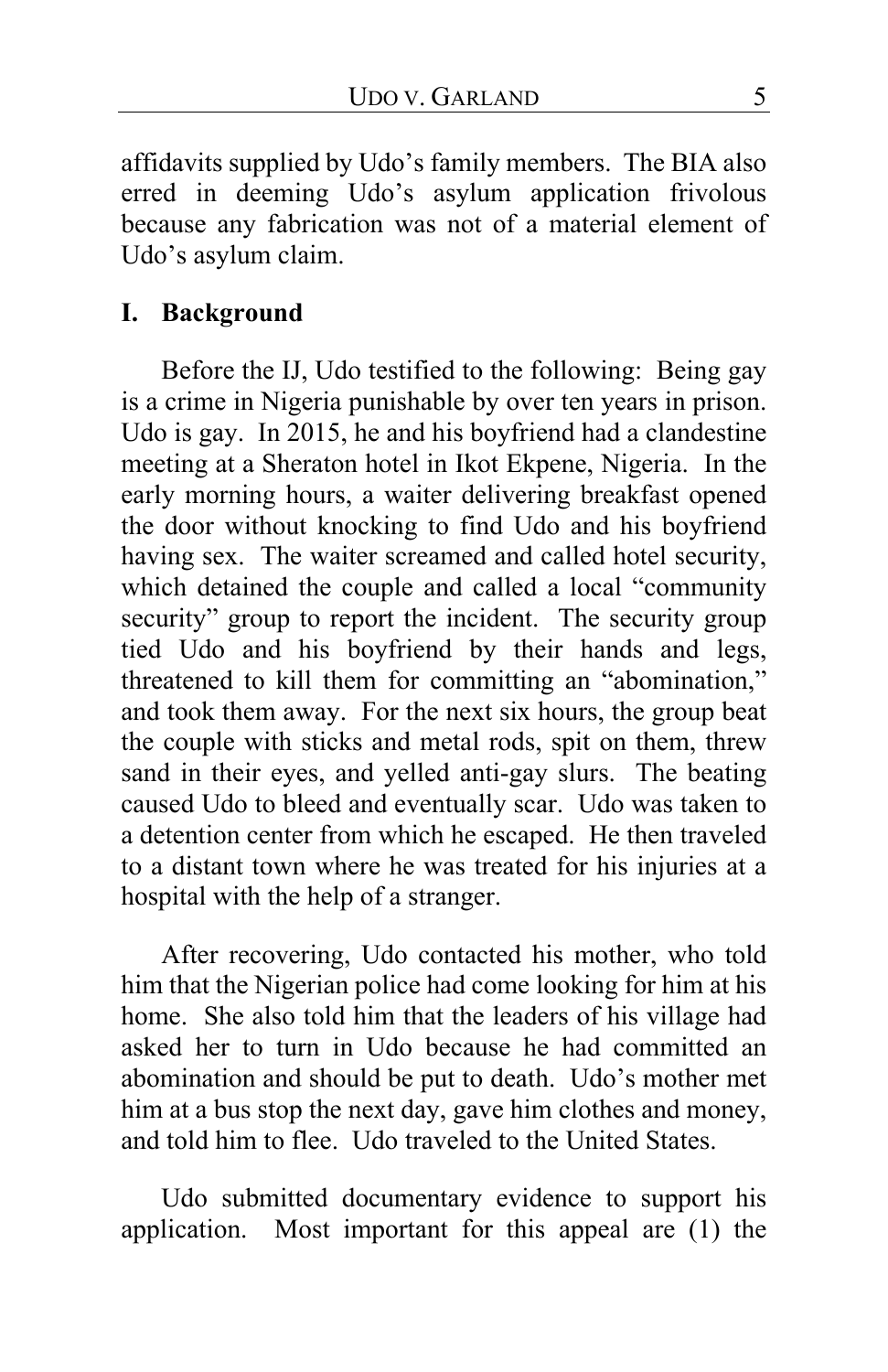"excommunication notice" from the "Council of Traditional Rulers" of Udo's Nigerian community stating that he is subject to execution for being gay, and (2) a collection of letters and affidavits from Udo's family members describing in detail the attacks Udo suffered after his discovery at the hotel, his escape from Nigeria following the incident, and the threats Udo and his family members received from Nigerian police and local security groups after his sexuality was publicly revealed.

On cross-examination, the government asked Udo the name of the hotel where he and his boyfriend were found together. Udo testified that it was the Sheraton Hotel in Ikot Ekpene, Nigeria. The government presented evidence that there was no Sheraton Hotel in Ikot Ekpene. Udo explained that he referred to the "Sheraton Hotel" instead of the "Sinadee Hotel" because the Sheraton was a more recognizable landmark. When the government asked Udo why he had lied about the name of the hotel, Udo testified that he was afraid.

The IJ found Udo not credible because Udo "misrepresented" the name of the hotel where he and his boyfriend were discovered and because Udo was often unresponsive and inconsistent in his testimony. As a result, the IJ found that Udo "failed to establish that he is gay or that he was ever harmed in Nigeria for being a gay person" and denied Udo asylum, withholding, and CAT relief. The IJ also found that Udo's asylum application was frivolous because he "deliberately fabricated [a] material element of his asylum application"—the location where Udo and his boyfriend were discovered. The BIA adopted and affirmed the IJ's decision.

Udo presents us with three issues: (1) whether we should remand Udo's CAT claim because the BIA failed to properly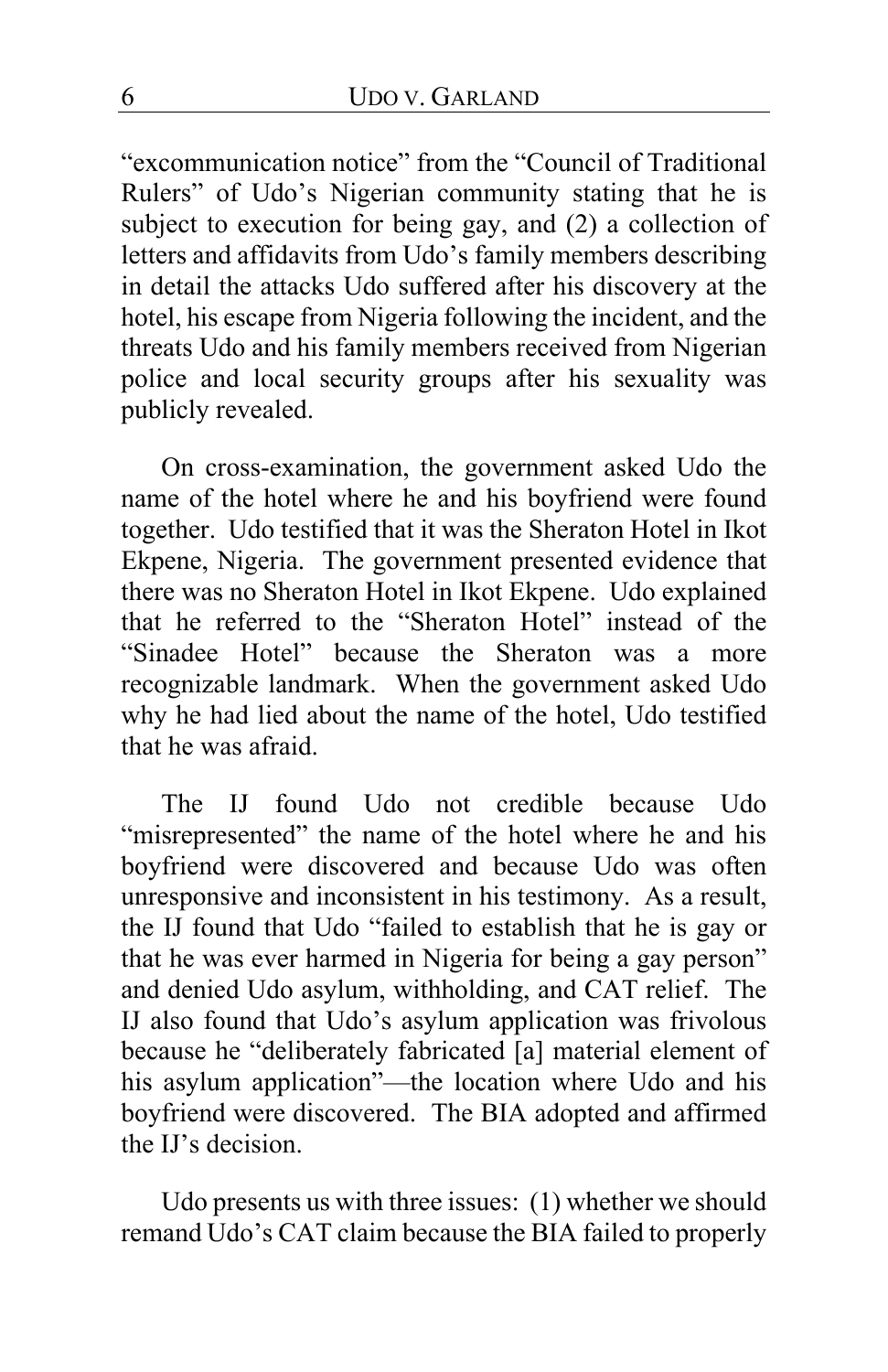consider potentially dispositive evidence; (2) whether the BIA violated Udo's due process rights in its CAT relief determination; and (3) whether the BIA erred in determining that Udo's asylum claim was frivolous. Where, as here, the Board adopts the IJ's decision citing *Matter of Burbano*, 20 I. & N. Dec. 872 (B.I.A. 1994) and provides its own review of the evidence and law, we review the decisions of both the BIA and the IJ. *Aguilar Fermin v. Barr*, 958 F.3d 887, 891 (9th Cir. 2020), *cert. denied*, 141 S. Ct. 664 (2020). We review the Board's "legal conclusions de novo and its factual findings for substantial evidence." *Bringas-Rodriguez v. Sessions*, 850 F.3d 1051, 1059 (9th Cir. 2017) (en banc) (citations omitted).

## **II. The BIA erred when it failed to give reasoned consideration to potentially dispositive evidence related to Udo's CAT claim.**

We grant Udo's petition for review of his CAT claim and remand that claim to the BIA. The Board failed to give reasoned consideration to the potentially dispositive<br>evidence that Udo submitted, including the evidence that Udo submitted, including the excommunication notice and letters and affidavits from Udo's family members.

To be eligible for CAT relief, Udo must establish that if removed to Nigeria, he would "more likely than not" be tortured. *Akosung v. Barr*, 970 F.3d 1095, 1104 (9th Cir. 2020) (quoting 8 C.F.R. § 1208.16(c)(2)). "Torture is an extreme form of cruel and inhuman treatment that either (1) is not lawfully sanctioned by that country or (2) is lawfully sanctioned by that country, but defeats the object and purpose of CAT." *Mairena v. Barr*, 917 F.3d 1119, 1125 (9th Cir. 2019) (quoting *Konou v. Holder*, 750 F.3d 1120, 1124 (9th Cir. 2014)). It is important to keep in mind that the CAT standard is "distinct" from that of asylum and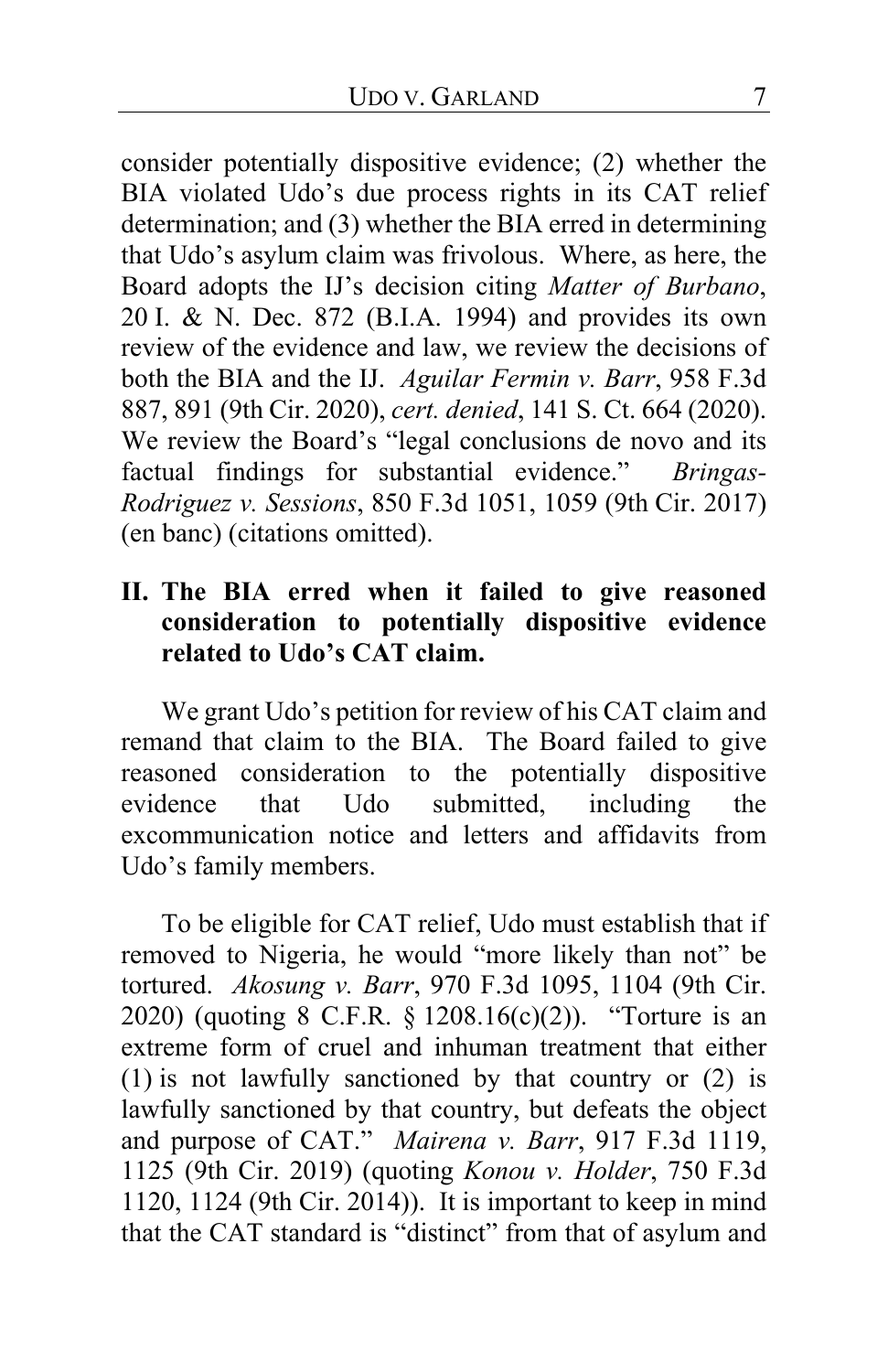the two bases for relief "should not be conflated."**[1](#page-7-0)** *Farah v. Ashcroft*, 348 F.3d 1153, 1157 (9th Cir. 2003). Udo's adverse credibility determination "is not necessarily a death knell to CAT protection" if other evidence in the record alone establishes that he is eligible for CAT relief. *Shrestha v. Holder*, 590 F.3d 1034, 1048–49 (9th Cir. 2010). In making its CAT determination, the agency must consider "all evidence relevant to the possibility of future torture." 8 C.F.R. § 1208.16(c)(3). "In particular, where potentially dispositive testimony and documentary evidence is submitted, the BIA must give *reasoned consideration* to that evidence." *Cole v. Holder*, 659 F.3d 762, 772 (9th Cir. 2011) (emphasis added).

## **A. The documentary evidence was potentially dispositive.**

The agency predicated denial of Udo's CAT claim on the adverse credibility determination: Because Udo's testimony was not credible, the agency found that he "failed to establish that he is gay or that he was ever harmed in Nigeria for being a gay person." But this finding is not supported by substantial evidence. Instead, the "excommunication" notice" combined with his family's letters and affidavits leave no doubt that Udo is gay and was subjected to violent attacks in Nigeria on the basis of his sexuality. This documentary evidence is "potentially dispositive" to his CAT claim. *Cole*, 659 F.3d at 772.

The "excommunication notice" clearly states that Udo was "caught practicing" prohibited sexual acts including "homosexuality, bisexual, trans-gender or any other related

<span id="page-7-0"></span><sup>&</sup>lt;sup>1</sup> On appeal, Udo does not challenge the adverse credibility finding or the denial of asylum relief.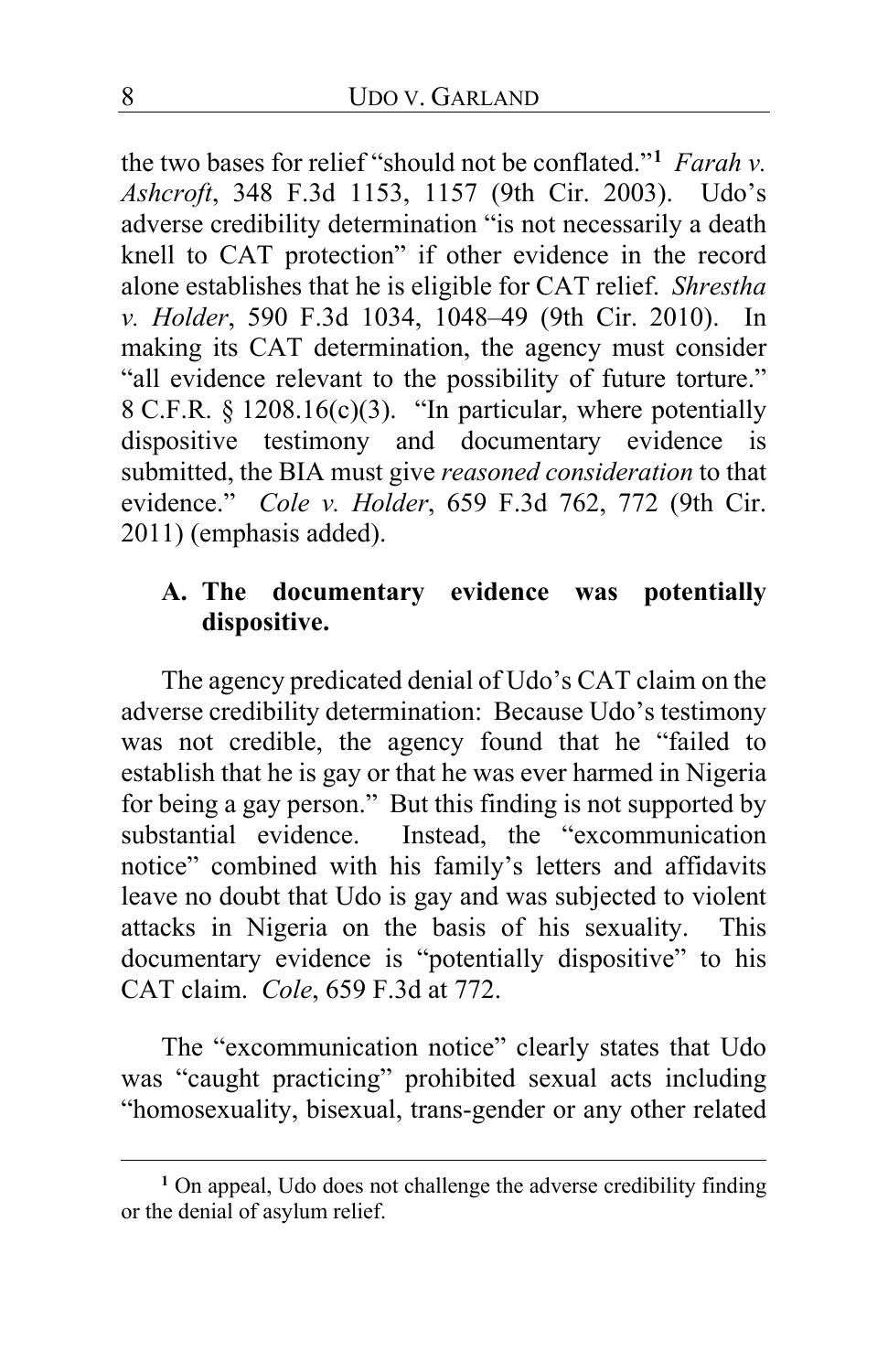[] act"; he was "apprehended, detained for execution and he escaped"; and he is now subject to "public execution" as a result. The notice was issued by the "Disciplinary Committee" of the "Council of Traditional Rulers" of the Ukana Community to Udo's family and signed by the Chairman of the Disciplinary Committee, the Secretary, and the Village Head of Ukana Ikot Otu. A copy of the notice is included here.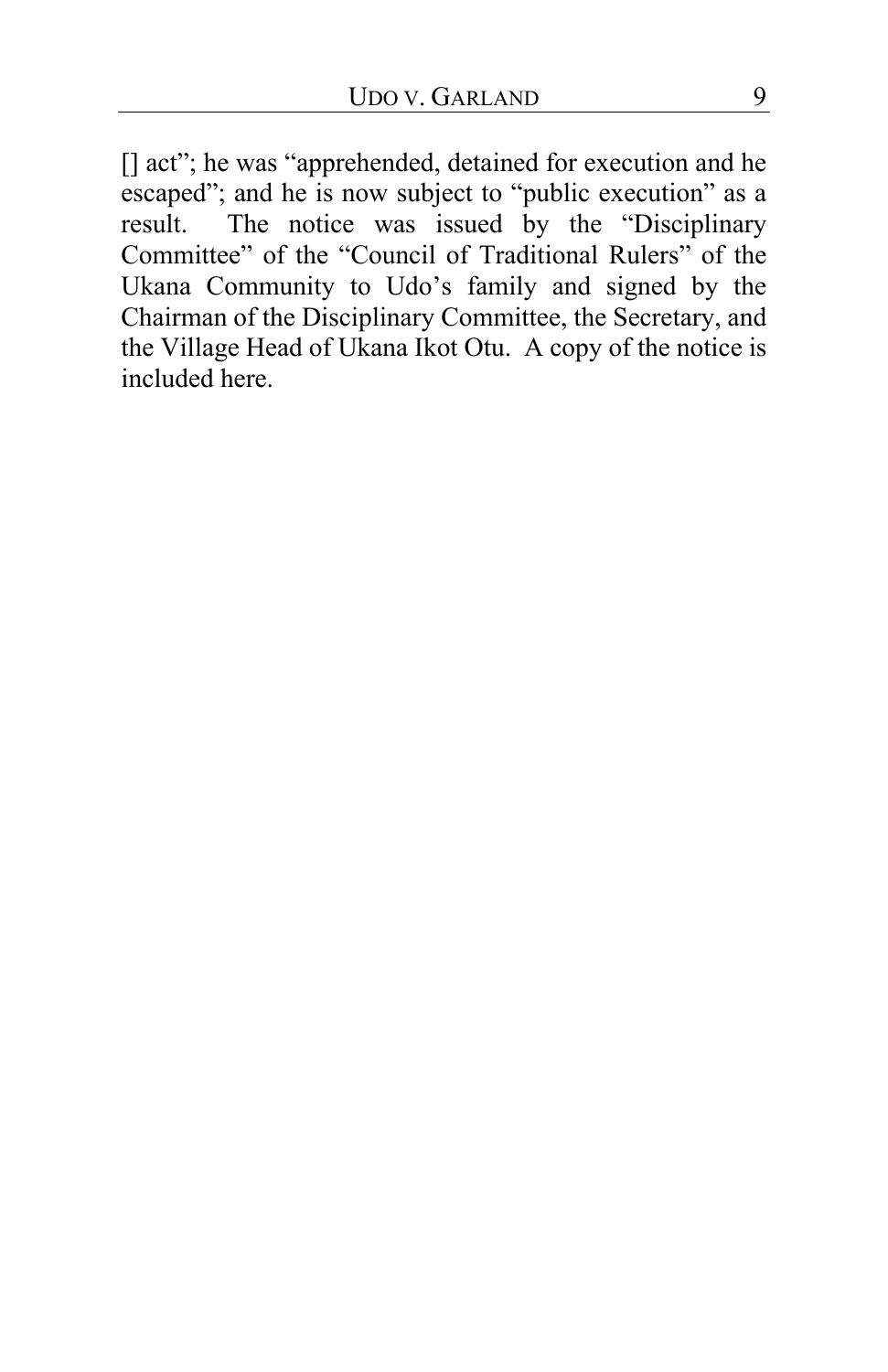

ť

#### COUNCIL OF TRADITIONAL RULERS UKANA **COMMUNITY. DISCIPLINARY COMMITTEE.**

Traditional rulers secretariat, No 23 Ewet housing estate Ukana, Akwa Ibom State Nigeria

#### EX-COMMUNICATION NOTICE TO LATE MR DONATUS PETER UDO **FAMILY**

In accordance to our traditional code of conduct, Your son Peter Donatus Udo has committed an offense under section 2, paragraph c which states: That any citizen of this community found practicing homosexuality, bisexual, trans-gender or any other related sexual act is subjected to public execution.

On 16 April 2015, Your son was caught practicing this act and approhended, detained for execution and he escaped.

This act violated our code of conduct bond every citizens of this community.

The disciplinary committed have resolved to expel and excommunicate your family mombers as followed:

Mrs Justina Donatus Udo Anthony Donatus Udo Donatus Donatus Udo Agnes Donatus Udo Theresa Donatus Udo Cecella Donatus Udo

You shall cease to be recognize as the citizen of this community effective from today being 24th day of April 2015 pending your son PETER DONATUS UDO arrival for public execution in accordance to our law.

Okuku(Obong) Effiong Etim Chalrman Ukana Disciplanary committee Signed

Obong Gilbert Umoren Secretary.

r.

متعقدا

Edidem John O. Asanga Village Head Ukana Ikot Otu.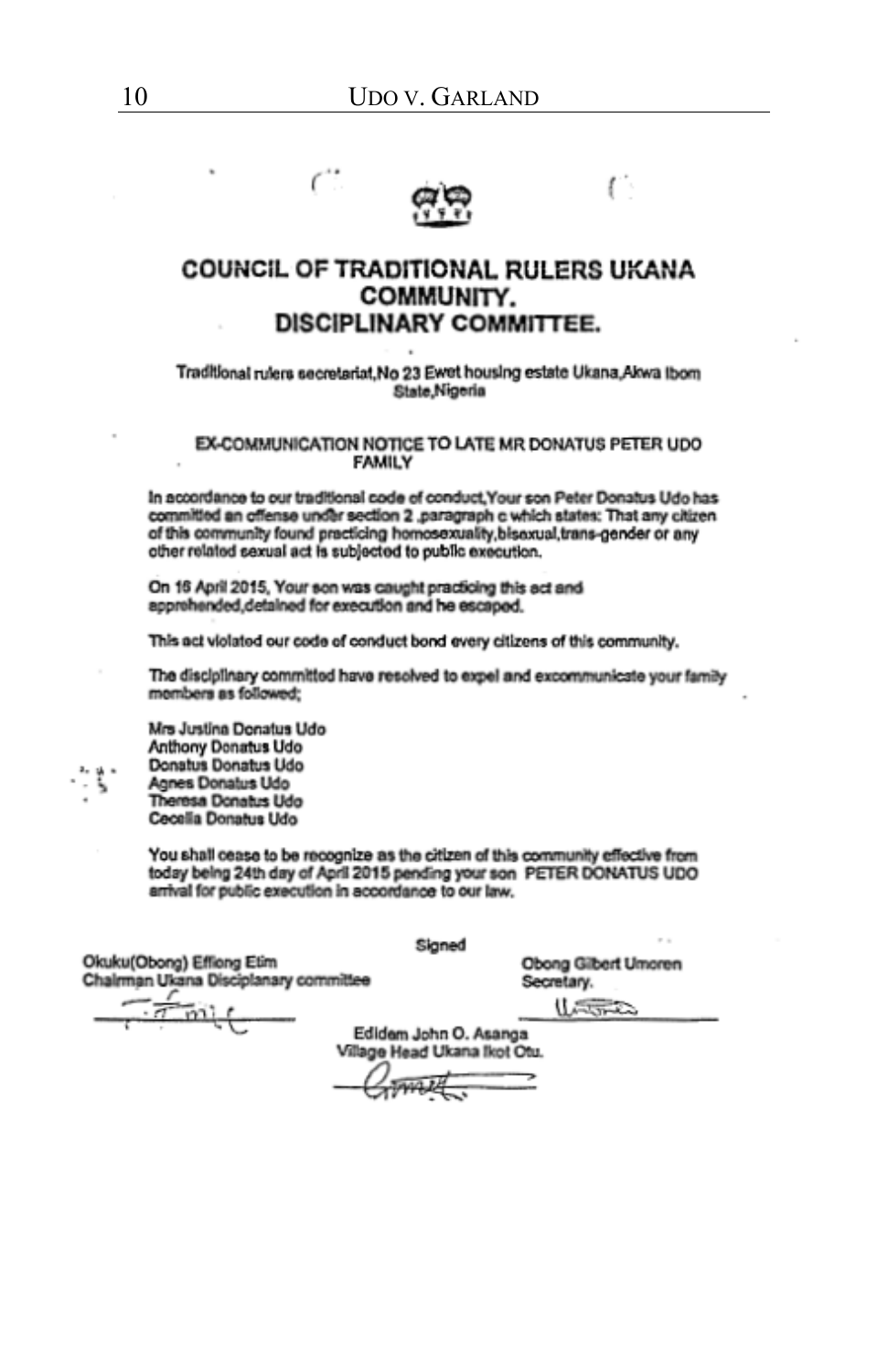Corroborating this decree, Udo's family members submitted multiple letters and affidavits that detail the violence that Udo experienced in Nigeria after he was discovered with his boyfriend and support Udo's claim that he will more likely than not be tortured if he is returned. For example, Udo's mother submitted an affidavit stating that on April 16, 2015, Udo "was caught by the Ikot Ekpene Police Area command Headquarters, Nigeria for Homosexuality at SINADEE Hotel at No: 53 Aba Road, Ikot Ekpene, Akwa Ibom State, Nigeria," that "local police in Nigeria are on [his] trails," and that the police "have been raiding [her] house periodically thereby making life unpleasant, unsafe and unsecured." According to her affidavit, Udo's mother "was left with no other alternative than to use [her] entire resources to mobilize him to flee Nigeria for safety and protection."

Similarly, Udo's brother, Anthony Donatus Peter, wrote that Udo "was harmed, mistreated, tortured" by "a local security outfit for his perceived sexual orientation which is against culture and tradition and Nigerian law which prescribed death sentence and 14 years imprisonment" for the offense. Compounding the family's suffering, their home became "a surveillance point for this Vigilante group who want to kill [his] brother by all means." Anthony added that Udo's mother had "spent her last saving [sic] to sponsor [Udo's] trip to United States of America" because his family "never want him to return to Nigeria for his safety." Udo's sister, Agnes Donatus Peter, wrote that on April 23, 2015, "the police came to arrest [Udo] and fortunately he ran away" and "he doesn't commit any crime except homosexuality."

Had the agency accorded any weight to this evidence, it could have concluded at the very least that Udo is "gay [and]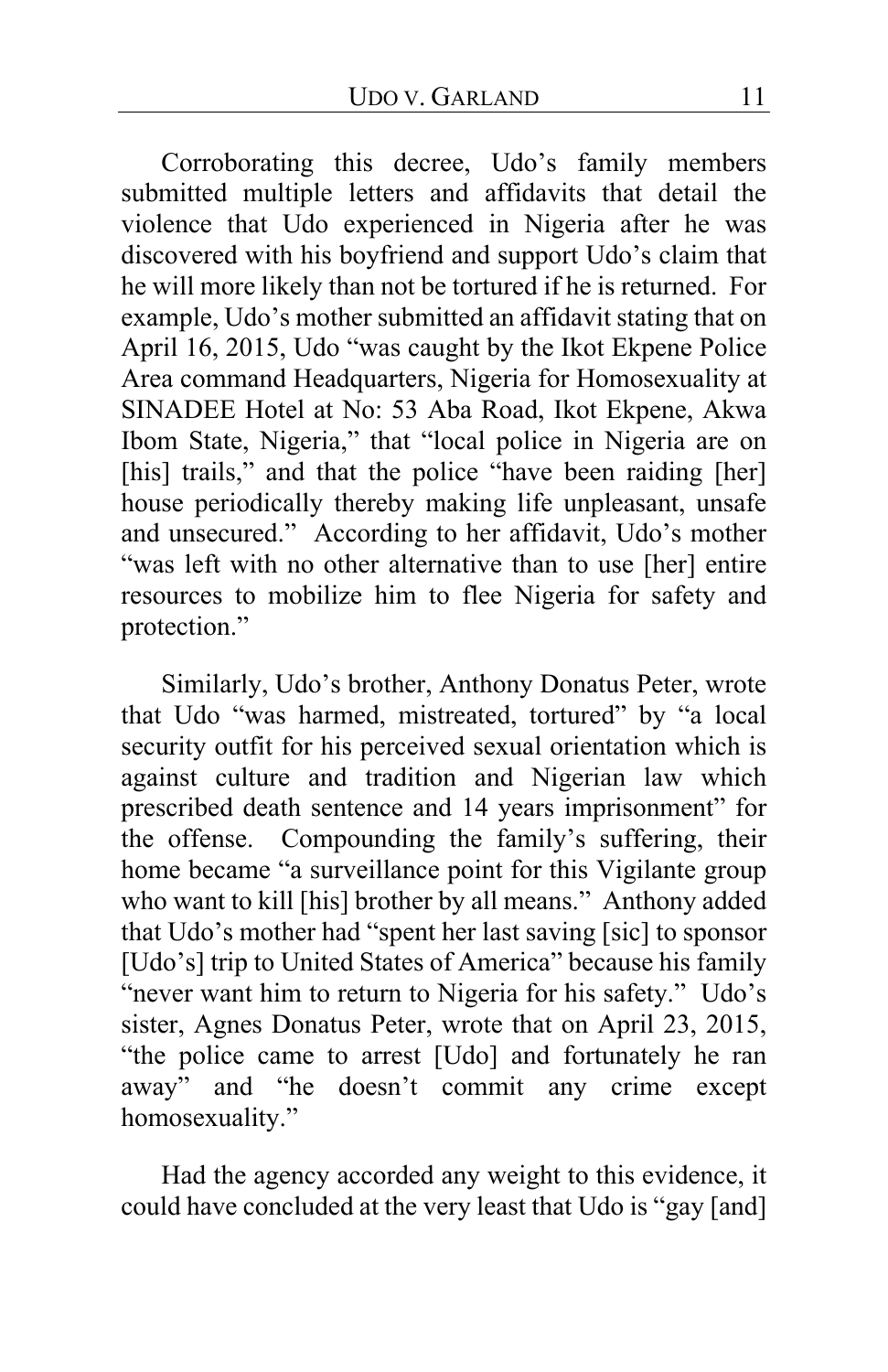that he was [] harmed in Nigeria for being a gay person" the missing factual finding upon which the agency predicated its denial of CAT relief. Thus, the excommunication letter and the letters and affidavits from his family members are "potentially dispositive." *Cole*, 659 F.3d at 764.

## **B. The agency failed to give reasoned consideration to potentially dispositive evidence.**

Confronted with this potentially dispositive evidence, the agency failed to give it reasoned consideration. *Cole*, 659 F.3d at 773. Remarkably, the BIA did not reference the excommunication notice at all in its five-page order. The BIA mentioned Udo's mother's affidavit only once in its asylum frivolousness determination, and did not otherwise mention Udo's family's letters and affidavits. The IJ acknowledged the documentary evidence in passing in her decision, but failed to mention it at all in her discussion of Udo's CAT claim.

In the face of persuasive evidence, the agency's dismissive, fleeting reference to that evidence is insufficient and falls far short of the agency's obligation to give "reasoned consideration" to the evidence. This deficiency is underscored where, as here, "there is any indication that the BIA did not consider all of the evidence before it." *Cole*, 659 F.3d at 771–72. The key factual issues, according to the BIA, related to whether Udo was gay and whether he was detained, threatened with death, and beaten for his perceived sexuality. Udo's documentary evidence is highly probative of both issues and contradicts the agency's ultimate conclusion—a strong indication that the agency "did not consider all of the evidence before it." *Id*. This is especially true here because there is a "significant and material disconnect" between what the evidence says and the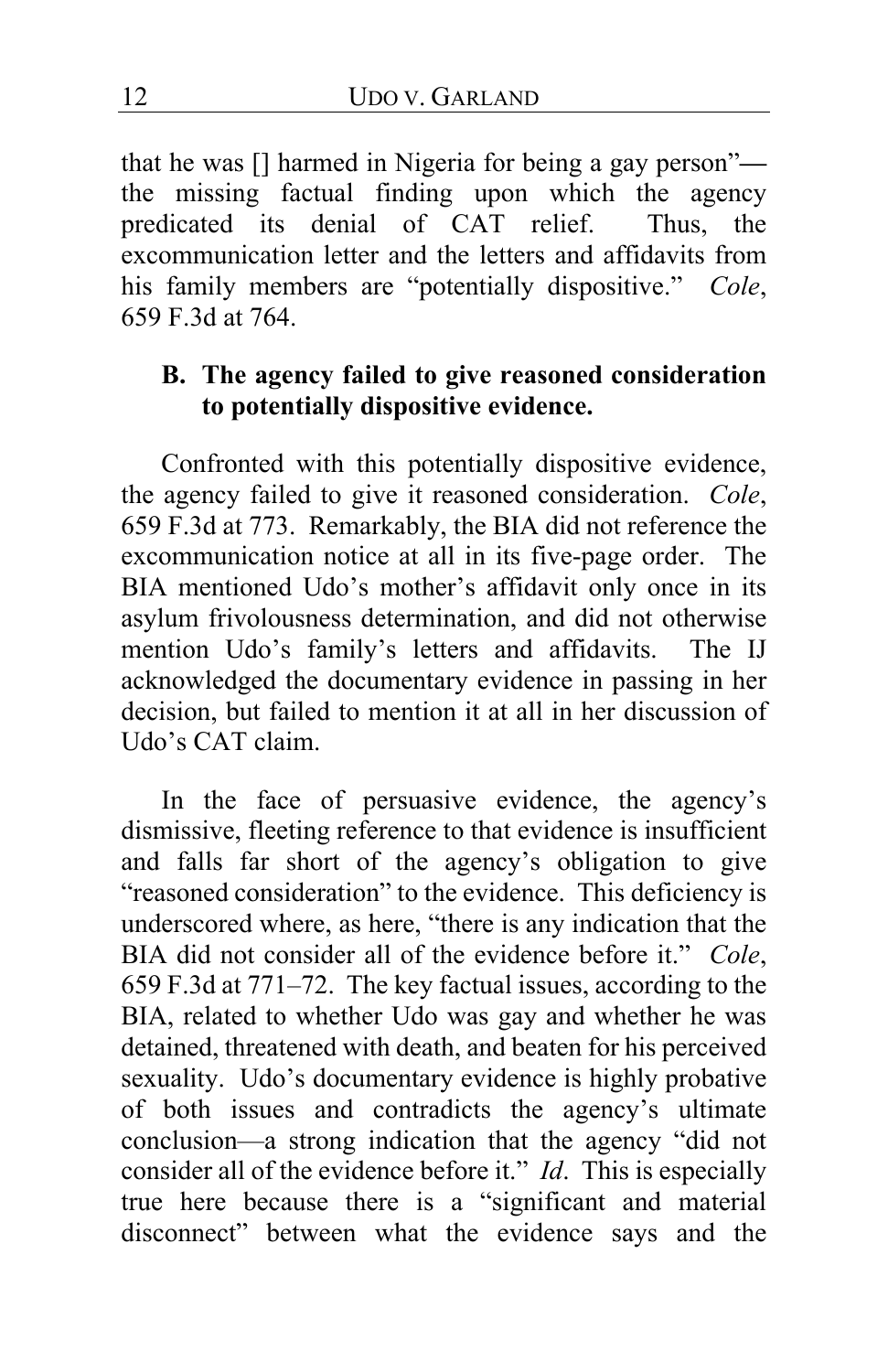agency's "conclusions regarding [Udo's] CAT claim." *Parada v. Sessions*, 902 F.3d 901, 915–16 (9th Cir. 2018) (citing *Cole*, 659 F.3d at 771–72); *see also Etemadi v. Garland*, 12 F.4th 1013, 1025 (9th Cir. 2021).

The cases cited by the Government are not to the contrary. In *Manes v. Sessions*, unlike here, there was no indication that the BIA had failed to consider all the evidence, not in the least because the objective evidence Manes presented—country conditions reports—had little probative value for his particular CAT claim. 875 F.3d 1261, 1265 (9th Cir. 2017). And in contrast to Udo's case, in *Najmabadi v. Holder*, there was "no indication that the Board failed to credit" the truth of an affidavit's factual allegations. 597 F.3d 983, 990 (9th Cir. 2010). The Government's references do not undermine our conclusion in any way.

Because there is a strong "indication that the BIA did not consider all of the evidence before it . . . the decision cannot stand." *Etemadi*, 12 F.4th at 1026 (quoting *Cole*, 659 F.3d at 771–72).**[2](#page-12-0)**

#### **III. Udo's Asylum Claim was not Frivolous.**

The consequences of filing a frivolous asylum application are severe. Noncitizens found to have knowingly filed such applications are "permanently

<span id="page-12-0"></span>**<sup>2</sup>** We do not reach whether the agency's failure to consider the documentary evidence violated Udo's Fifth Amendment due process rights in addition to immigration regulations. *See Ashwander v. Tenn. Valley Auth.*, 297 U.S. 288, 347 (1936) ("[Courts] will not pass upon a constitutional question although properly presented by the record, if there is also present some other ground upon which the case may be disposed of.").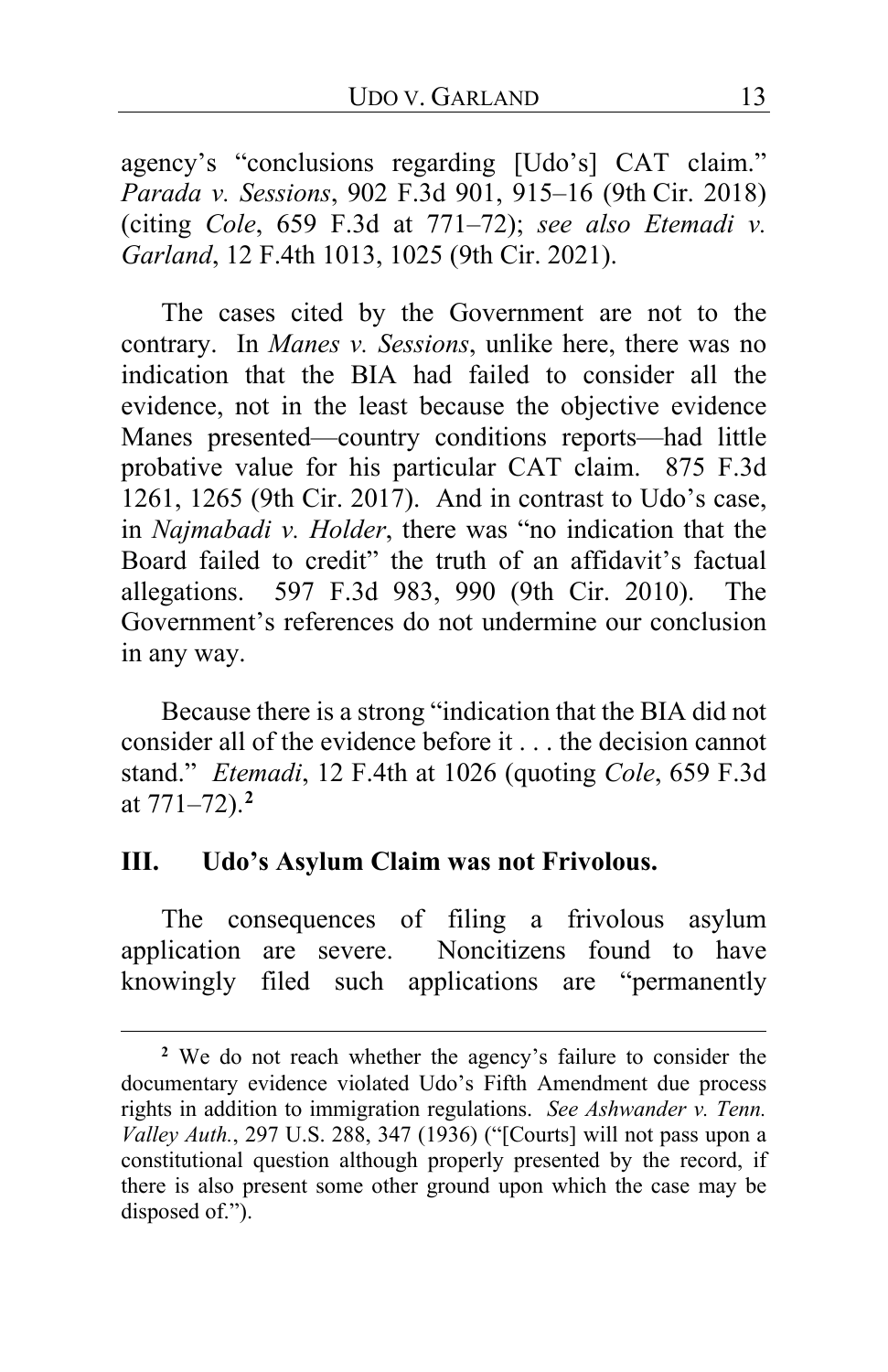ineligible for any benefits under [the Immigration and Nationality Act]" including asylum. 8 U.S.C. § 1158(d)(6). To find an asylum application frivolous, the agency must make a specific finding that an alien "deliberately fabricated" a "material element" of the application. 8 C.F.R. § 208.20; *see also In re Y–L–,* 24 I. & N. Dec. 151, 162 n.1 (B.I.A. 2007). Whether a fabrication encompassed material elements of a claim is a mixed question of fact and law that we review de novo. *See Khadka v. Holder*, 618 F.3d 996, 1002 (9th Cir. 2010).

The BIA determined that Udo had deliberately fabricated a "material element" of his asylum application, "namely, the location of where his alleged past persecution occurred." On this basis, the BIA found Udo's asylum application to be frivolous. We disagree.

The name of the hotel where Udo and his boyfriend were allegedly caught having sex is not a "material element" of Udo's asylum application. We evaluate whether a given aspect of a petitioner's asylum application was a "material element" of that application by reference to the meaning of "element," i.e.,"[a] constituent part of a claim that must be proved for the claim to succeed." *Id.* at 1004 (quoting *Element*, *Black's Law Dictionary* (9th ed. 2009)).For Udo's asylum claim to succeed, he must prove that he "is unable or unwilling to return to his home country because of a wellfounded fear of future persecution on account of race, religion, nationality, membership in a particular social group, or political opinion." *Bringas-Rodriguez*, 850 F.3d at 1062 (quoting *Navas v. INS*, 217 F.3d 646, 654 (9th Cir. 2000)). Because he predicates his fear of future persecution on allegations of past persecution, Udo "has the burden of establishing that (1) his treatment rises to the level of persecution; (2) the persecution was on account of one or